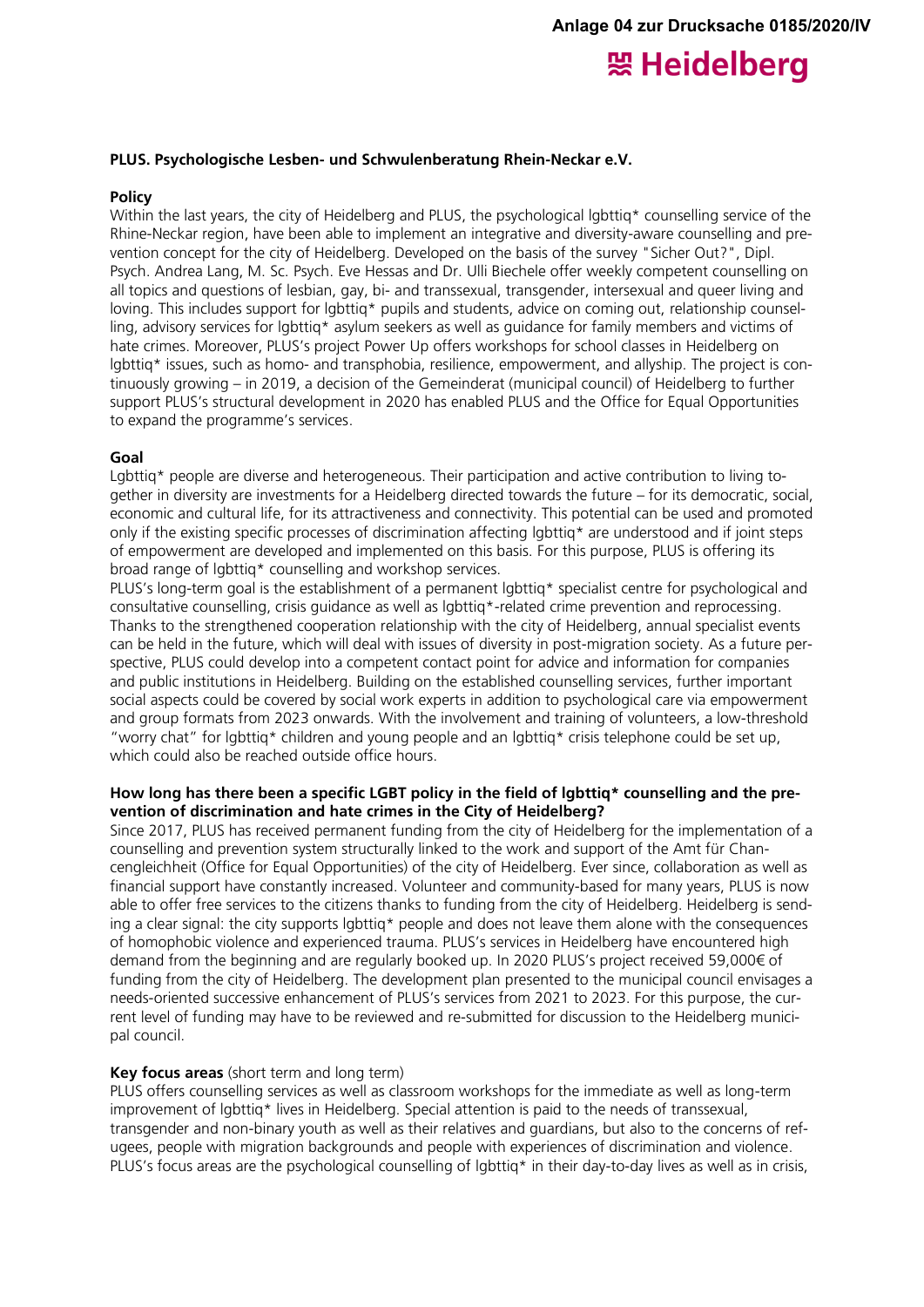violence prevention, the connection of health-care and social initiatives, and the provision of lgbttiq\* expertise for structural long-term change in the city's administrative, executive and educational structures.

# **Municipal sectors/services involved**

PLUS's project in Heidelberg was initiated by the city of Heidelberg. Its jointly developed concept has received funding from the city since 2018. The Office for Equal Opportunities had already provided PLUS with professional support for several years prior to 2018. The PLUS project stands in frequent exchange with the Jugendamt (Youth Welfare Service), the Gesundheitsamt (Health Office), the police and the schools and youth centres of the city of Heidelberg. In November 2018, PLUS, together with the Office for Equal Opportunities of the city of Heidelberg and the Department of Democracy and Strategy (Fachbereich Demokratie und Strategie) of the city of Mannheim, carried out the survey "Sicher Out?", in which over 400 people took part. The survey addressed safety issues of lgbttiq\* in Heidelberg, Mannheim and the Rhein-Neckar region. Respondents to the survey reported being publicly insulted in response to gestures of same-sex affection such as holding hands or kissing. Others described threats and violence as responses to not adhering to cultural gender images. The results affirmed Heidelberg's commitment to the PLUS projects.

## **Collaboration with advocacy / interest groups**

PLUS is organized in the Runder Tisch sexuelle und geschlechtliche Vielfalt (Roundtable for Sexual and Gender Diversity) of the city of Heidelberg, the Queeres Netzwerk Heidelberg (a network of ca. 20 locally active lgbttiq\* initiatives), the Queer Festival and the Netzwerk LSBTTIQ Baden-Württemberg to be connected to further active lgbttiq\* initiatives in Heidelberg and Baden-Württemberg and to enhance PLUS's visibility in Heidelberg.

## **Collaboration with social and/or healthcare and welfare organisations**

The founding idea of PLUS arose from the many years of work of the regional group of the VLSP\* (Association for lesbian, gay, bisexual, trans\*, intersexual and queer people in psychology) in the Rhine-Neckar district. PLUS ensures the scientific and professional foundation and quality of their work through close cooperation and their participation in the annual meetings of the VLSP\*. Collaborations with the AIDS Hilfe Heidelberg (Heidelberg's Relief Association for HIV and other STIs) and Queer Youth are expanding.

#### **Other collaboration partners**

Over the years, PLUS and the Office for Equal Opportunities have created a network of collaborating and supporting initiatives to multiply expertise and to organise events in Heidelberg – for example, the University of Heidelberg, the Kulturhaus Karlstorbahnhof and HageButze (a self-managed community housing project).

# **Which parties will implement the policy?**

Policies are implemented by PLUS in cooperation with the Office for Equal Opportunities, specifically via its programmes of counselling service, its Power Up programme for schools and currently developed programme against violence directed at lgbttiq\*.

#### **Contact persons (at the municipality)**

Danijel Cubelic, Amt für Chancengleichheit der Stadt Heidelberg Susanne Hun, Amt für Chancengleichheit der Stadt Heidelberg Marius Emmerich, Amt für Chancengleichheit der Stadt Heidelberg

# **URL**

Further information via:<http://plus-rheinneckar.de/>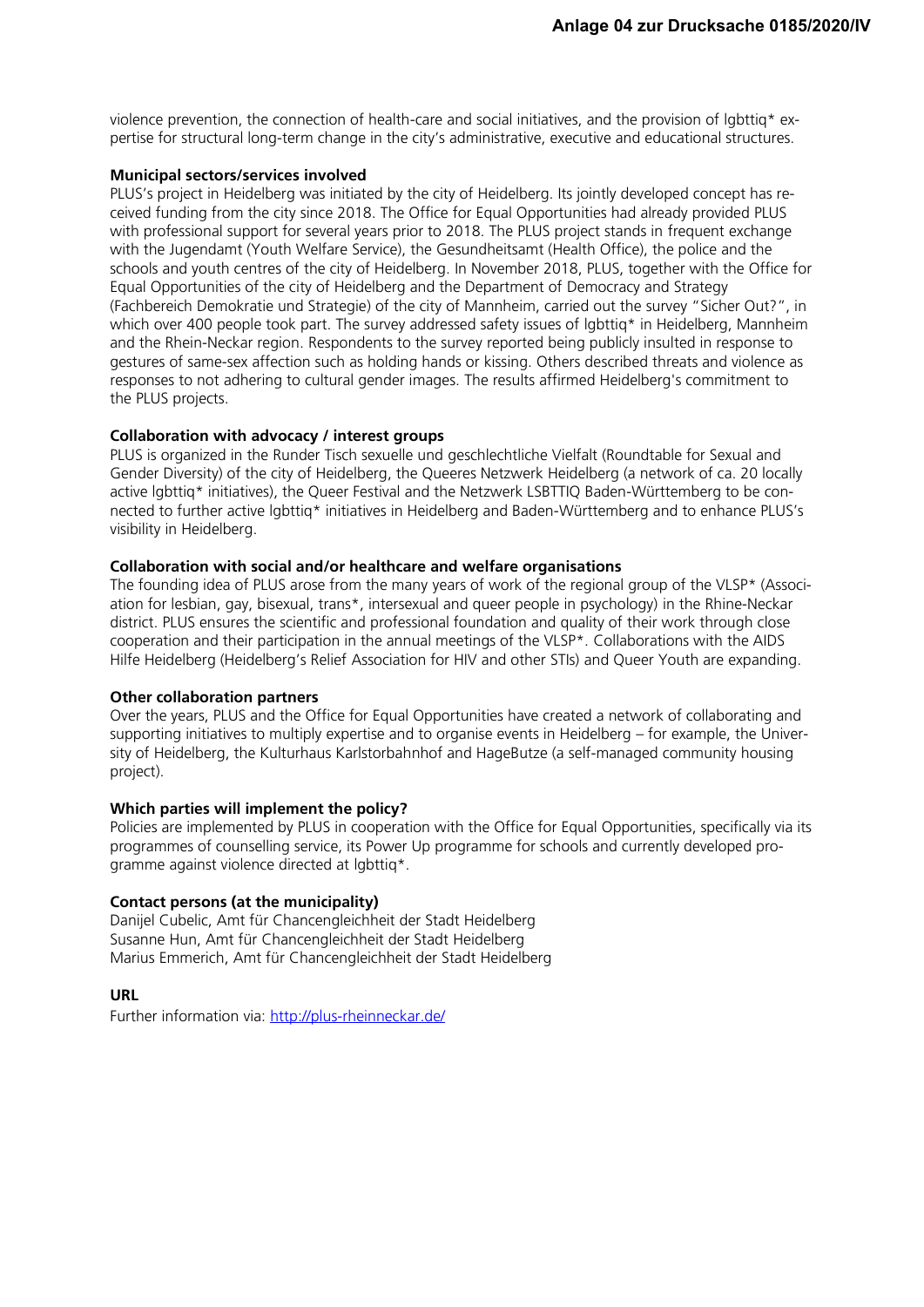# **Übersetzung zu Anlage 04: Modellprojekt 3: PLUS e.V.**

## **PLUS. Psychologische Lesben- und Schwulenberatung Rhein-Neckar e.V.**

#### **Grundsatz/Politik**

Die Stadt Heidelberg und PLUS, die psychologische LSBTTIQ-Beratungsstelle der Rhein-Neckar-Region, haben in den letzten Jahren ein integratives und diversitätsbewusstes Beratungs- und Präventionskonzept für die Stadt Heidelberg umsetzen können. Entwickelt auf der Grundlage der Umfrage "Sicher Out?", bieten Dipl. Psych. Andrea Lang, M. Sc. Psych. Eve Hessas und Dr. Ulli Biechele wöchentlich kompetente Beratung zu allen Themen und Fragen des lesbischen, schwulen, bi- und transsexuellen, transgender, intersexuellen und queeren Lebens und Liebens an. Dazu gehören die Unterstützung von LSBTTIQ-Schüler\*innen und -Studierenden, Coming-out-Beratung, Beziehungsberatung, Beratungsangebote für LSBTTIQ-Asylsuchende sowie Beratung für Familienangehörige und Opfer von Hasskriminalität. Darüber hinaus bietet das Projekt Power Up von PLUS Workshops für Schulklassen in Heidelberg zu LSBTTIQ-Themen wie Homo- und Transphobie, Resilienz, Empowerment und Allyship an. Das Projekt wächst kontinuierlich – im Jahr 2019 hat ein Beschluss des Gemeinderats Heidelberg, die Strukturentwicklung von PLUS im Jahr 2020 weiter zu unterstützen, PLUS und dem Amt für Chancengleichheit ermöglicht, das Angebot des Programms ausbauen.

# **Ziel**

LSBTTIQ Menschen sind vielfältig und heterogen. Ihre Beteiligung und ihr aktiver Beitrag zum Zusammenleben in Vielfalt sind Investitionen für ein zukunftsorientiertes Heidelberg – für Heidelbergs demokratisches, soziales, wirtschaftliches und kulturelles Leben, für Heidelbergs Attraktivität und Vernetzung. Dieses Potential kann nur genutzt und gefördert werden, wenn die bestehenden spezifischen Diskriminierungsprozesse, von denen LSBTTIQ betroffen sind, verstanden werden und auf dieser Basis gemeinsame Schritte des Empowerments entwickelt und umgesetzt werden. Zu diesem Zweck bietet PLUS ein breites Spektrum an LSBTTIQ-Beratungs- und Workshopangeboten an. Langfristiges Ziel von PLUS ist der Aufbau eines permanenten LSBTTIQ-Fachzentrums für psychologische Beratung und themenspezifische Fachberatung, Krisenberatung sowie LSBTTIQ-bezogene Kriminalprävention und -aufarbeitung. Durch die verstärkte Zusammenarbeit mit der Stadt Heidelberg können künftig jährliche Fachveranstaltungen durchgeführt werden, die sich Diversity-Themen in der Post-Migrationsgesellschaft beschäftigen. Perspektivisch könnte PLUS sich zu einer kompetenten Anlaufstelle für Beratung und Informationen für die Unternehmen und öffentlichen Einrichtungen Heidelbergs entwickeln. Aufbauend auf den etablierten Beratungsangeboten könnten zusätzlich zu der psychologischen Betreuung ab 2023 durch Fachkräfte der Sozialen Arbeit weitere wichtige soziale Aspekte im Rahmen von Empowerment- und Gruppenformaten abgedeckt werden. Unter Einbeziehung und Schulung von Ehrenamtlichen könnten ein niederschwelliger "Sorgen-Chat" für LSBTTIQ-Kinder und -Jugendliche und ein LSBTTIQ-Krisentelefon eingerichtet werden, die auch außerhalb von Bürozeiten erreichbar wären.

# **Seit wann gibt es eine spezifische LSBTTIQ-Politik im Bereich der LSBTTIQ-Beratung und der Prävention von Diskriminierung und Hasskriminalität in der Stadt Heidelberg?**

Seit 2017 erhält PLUS von der Stadt Heidelberg eine dauerhafte Förderung für die Implementierung eines Beratungs- und Präventionssystems, das strukturell an die Arbeit und Unterstützung des Amtes für Chancengleichheit der Stadt Heidelberg anknüpft. Seitdem haben sowohl die Zusammenarbeit als auch die finanzielle Unterstützung stetig zugenommen. Während PLUS viele Jahre ehrenamtlich und community-basiert tätig war, kann PLUS nun dank der Finanzierung durch die Stadt Heidelberg den Bürger\*innen kostenlose Dienstleistungen anbieten. Heidelberg setzt ein deutliches Zeichen: Die Stadt unterstützt LSBTTIQ Menschen und lässt sie mit den Folgen von homophober Gewalt und erlebten Traumata nicht allein. Die Angebote von PLUS in Heidelberg stießen von Anfang an auf große Nachfrage und sind regelmäßig ausgebucht. Im Jahr 2020 erhielt PLUS' Projekt eine Förderung von 59.000 € von der Stadt Heidelberg. Das dem Gemeinderat vorgelegte Entwicklungskonzept sieht es vor, das Angebot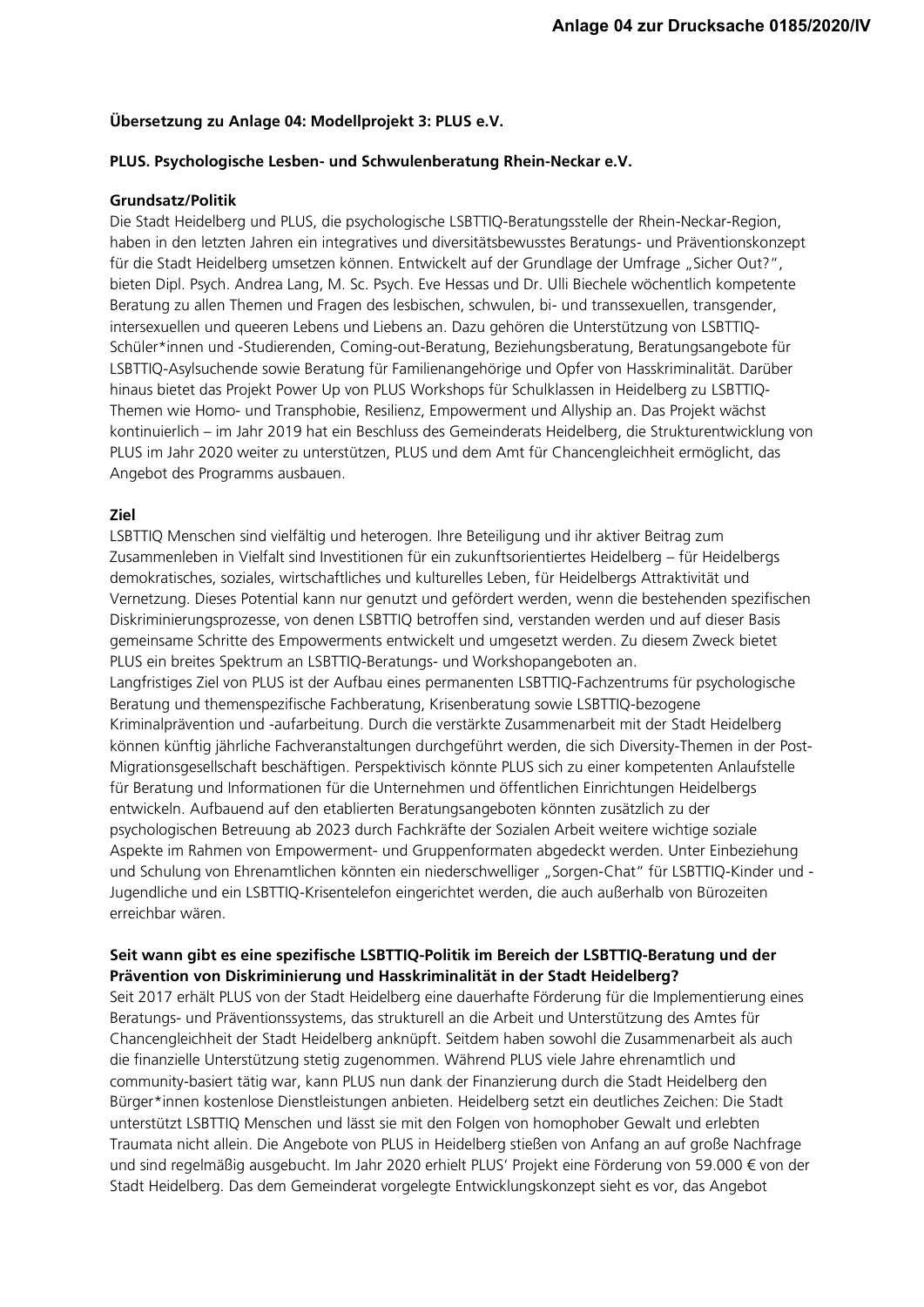schrittweise 2021 bis 2023 bedarfsorientiert anzupassen. Hierfür müsste die bisherige Förderhöhe eventuell überprüft und dem Heidelberger Gemeinderat gesondert zur Diskussion vorgelegt werden.

# **Schwerpunktbereiche (kurz- und langfristig)**

PLUS bietet Beratungsdienste sowie Workshops in Schulklassen für die sofortige und langfristige Verbesserung des Lebens von LSBTTIQ Menschen in Heidelberg an. Besonderes Augenmerk wird auf die Bedürfnisse von transsexuellen, transgender und nichtbinären Jugendlichen sowie deren Angehörigen und Erziehungsberechtigten gelegt, aber auch auf die Belange von Geflüchteten, Menschen mit Migrationshintergrund und Menschen mit Diskriminierungs- und Gewalterfahrungen. Schwerpunkte von PLUS sind die psychologische Beratung von LSBTTIQ im Alltag sowie in Krisen, Gewaltprävention, die Vernetzung von Gesundheits- und Sozialinitiativen und die Bereitstellung von LSBTTIQ-Expertise für einen langfristigen Strukturwandel in den Verwaltungs-, Exekutiv- und Bildungsstrukturen der Stadt.

## **Beteiligte städtische Sektoren / Dienstleistungen**

PLUS' Projekt in Heidelberg wurde von der Stadt Heidelberg initiiert. Das gemeinsam entwickelte Konzept wird seit 2018 von der Stadt Heidelberg gefördert. Das Amt für Chancengleichheit hatte PLUS bereits vor 2018 mehrere Jahre lang fachlich unterstützt. PLUS' Projekt steht in regem Austausch mit dem Jugendamt, dem Gesundheitsamt, der Polizei und den Schulen und Jugendzentren der Stadt Heidelberg. Im November 2018 führte PLUS gemeinsam mit dem Amt für Chancengleichheit der Stadt Heidelberg und dem Fachbereich Demokratie und Strategie der Stadt Mannheim die Umfrage "Sicher Out?" durch, an der über 400 Personen teilnahmen. Die Umfrage befasste sich mit Sicherheitsfragen von LSBTTIQ in Heidelberg, Mannheim und der Rhein-Neckar-Region. Die im Rahmen der Umfrage Befragten berichteten, dass sie als Reaktion auf gleichgeschlechtliche Zuneigungsgesten wie Händchenhalten oder Küssen öffentlich beleidigt wurden. Andere beschrieben Drohungen und Gewalt als Reaktion darauf, dass sie nicht den kulturellen Geschlechterbildern entsprechen. Die Ergebnisse bekräftigten das Engagement der Stadt Heidelberg für die PLUS-Projekte.

## **Zusammenarbeit mit Interessenvertretungen / Interessengruppen**

PLUS ist beim Runden Tisch sexuelle und geschlechtliche Vielfalt der Stadt Heidelberg, dem Queeren Netzwerk Heidelberg (ein Netzwerk von ca. 20 lokal aktiven LSBTTIQ-Initiativen), dem Queer Festival und dem Netzwerk LSBTTIQ Baden-Württemberg vertreten, um mit weiteren aktiven LSBTTIQ-Initiativen in Heidelberg und Baden-Württemberg in Kontakt zu stehen und die Sichtbarkeit von PLUS in Heidelberg zu erhöhen.

## **Zusammenarbeit mit sozialen und/oder Gesundheits- und Wohlfahrtsorganisationen**

Die Gründungsidee von PLUS entstand aus der langjährigen Arbeit der Regionalgruppe des VLSP\* (Verein für lesbische, schwule, bisexuelle, trans\*, intersexuelle und queere Menschen in der Psychologie) im Rhein-Neckar-Kreis. PLUS sichert die wissenschaftliche und fachliche Fundierung und Qualität seiner Arbeit durch enge Zusammenarbeit mit dem VLSP\* und durch die Teilnahme an den Jahrestagungen des VLSP\*. Die Zusammenarbeit mit der AIDS Hilfe Heidelberg und Queer Youth wird stetig ausgebaut.

#### **Andere Kooperationspartner\*innen**

Im Laufe der Jahre haben PLUS und das Amt für Chancengleichheit ein Netzwerk von kooperierenden und unterstützenden Initiativen zur Multiplikation von Expertise und zur Organisation von Veranstaltungen in Heidelberg geschaffen – zum Beispiel die Universität Heidelberg, das Kulturhaus Karlstorbahnhof und HageButze (ein selbstverwaltetes Gemeinschaftswohnungsprojekt).

#### **Welche Parteien werden die Politik umsetzen?**

Die Politik wird von PLUS in Zusammenarbeit mit dem Amt für Chancengleichheit umgesetzt, insbesondere über Beratungsangebote, das Power Up-Programm für Schulen und das derzeit entwickelte Programm gegen Gewalt, die sich gegen LSBTTIQ richtet.